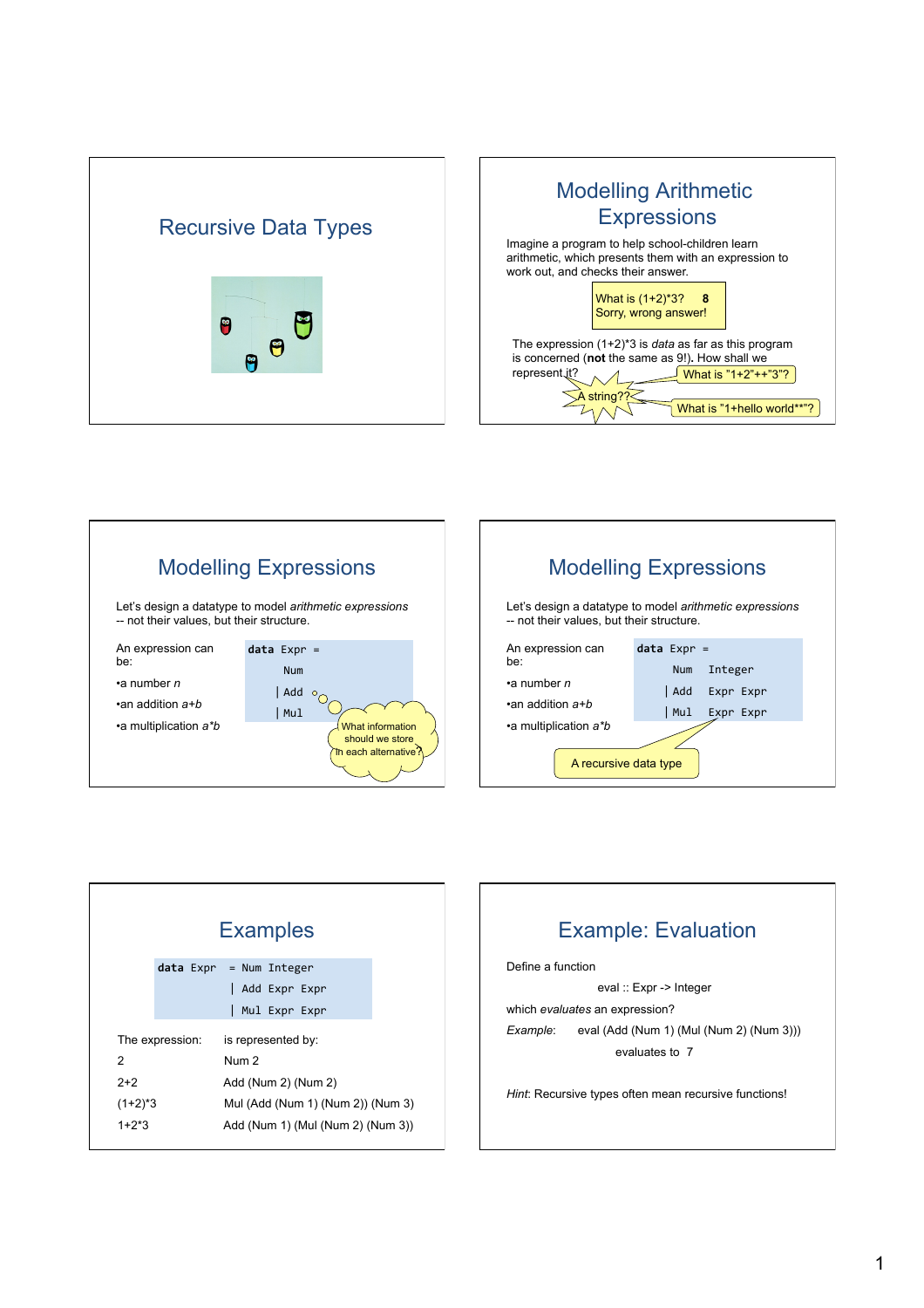









**Additions**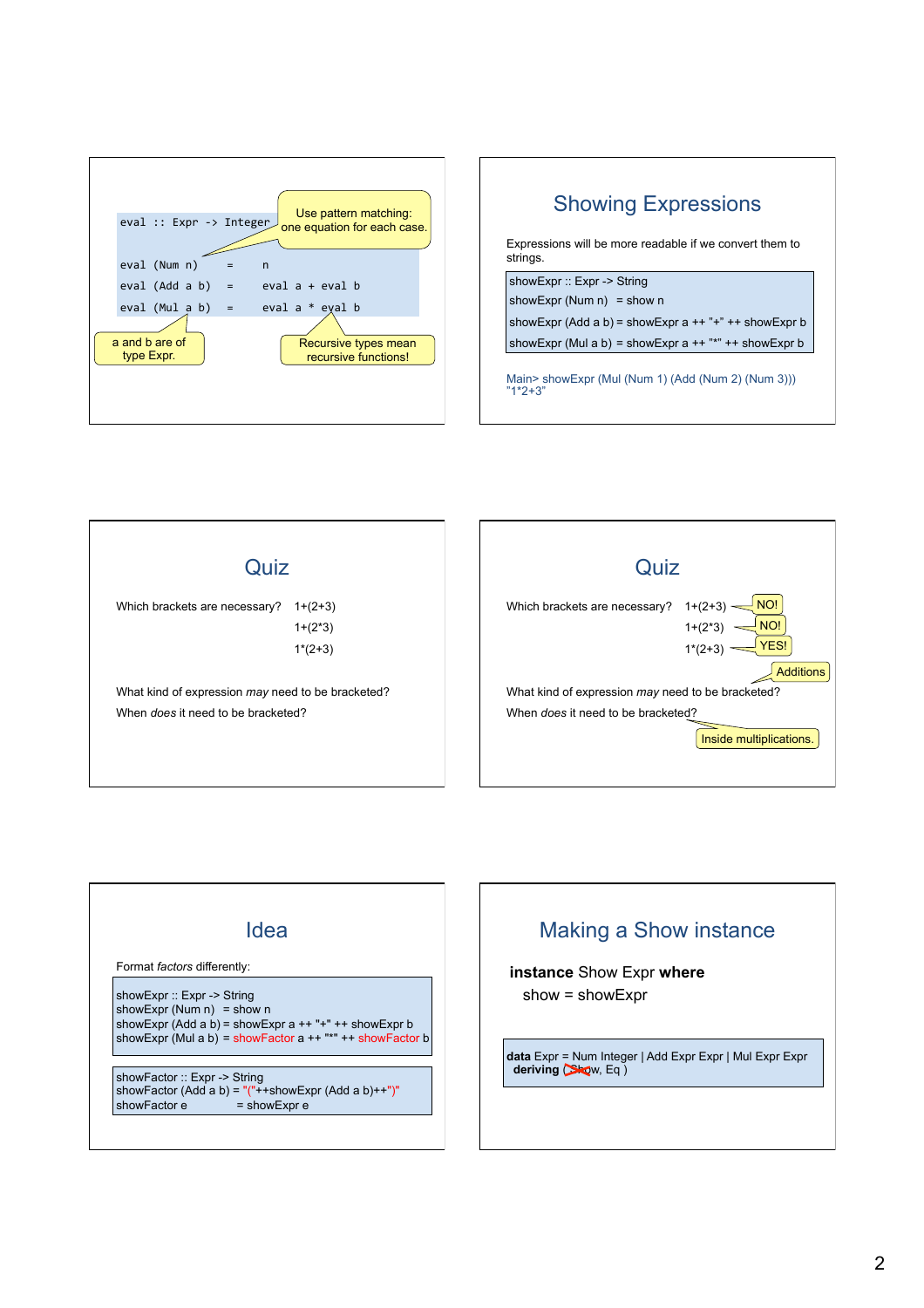









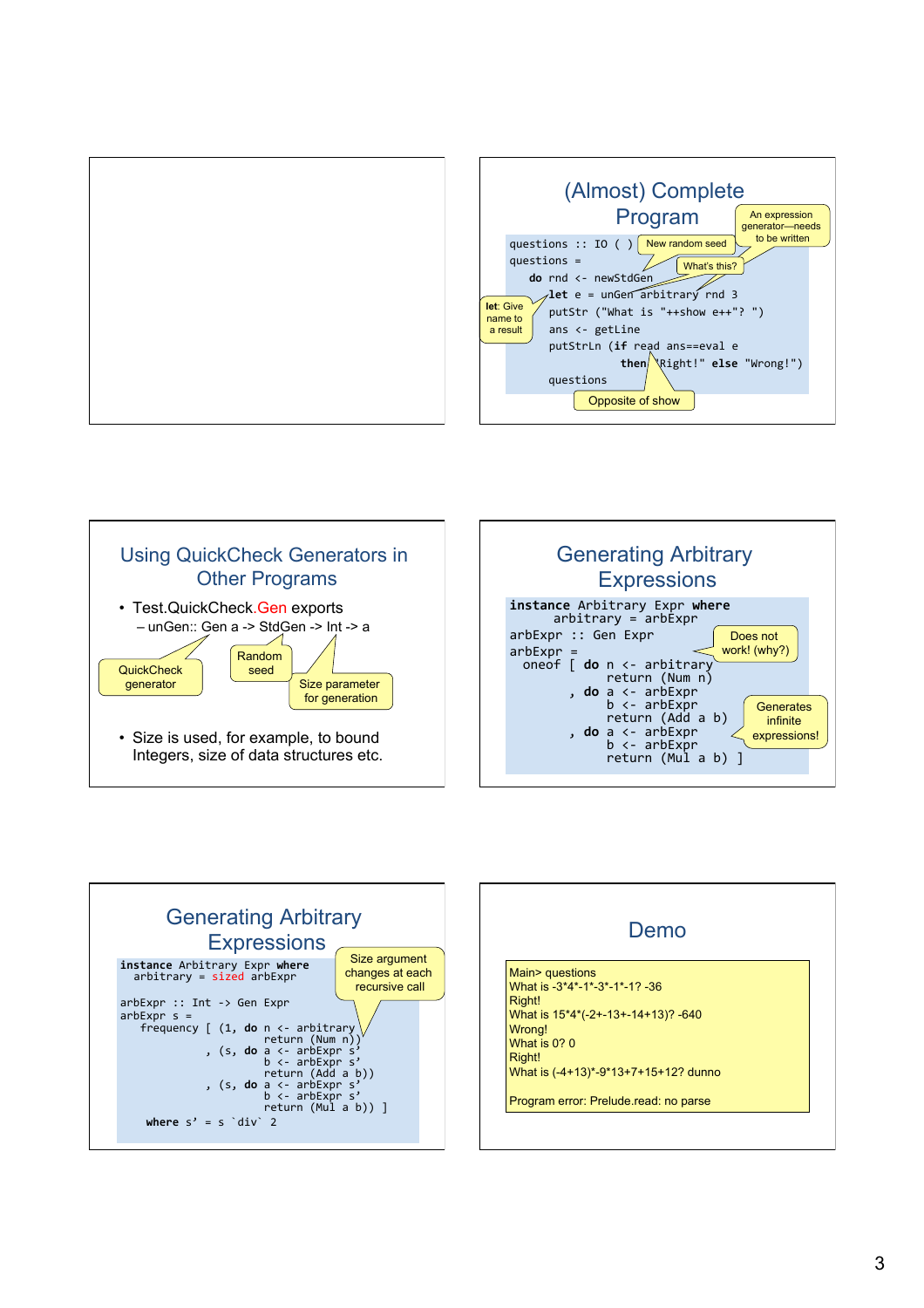





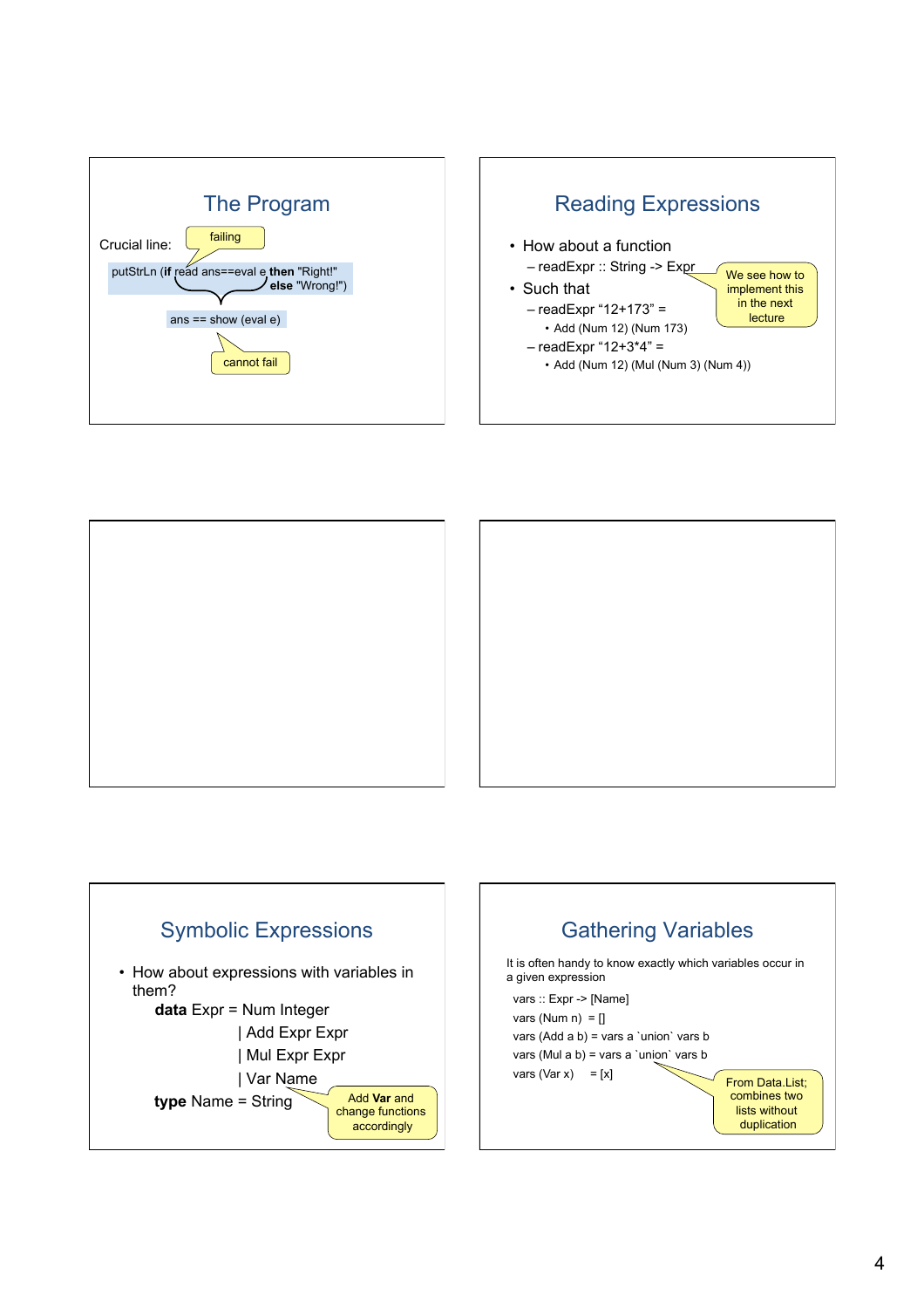









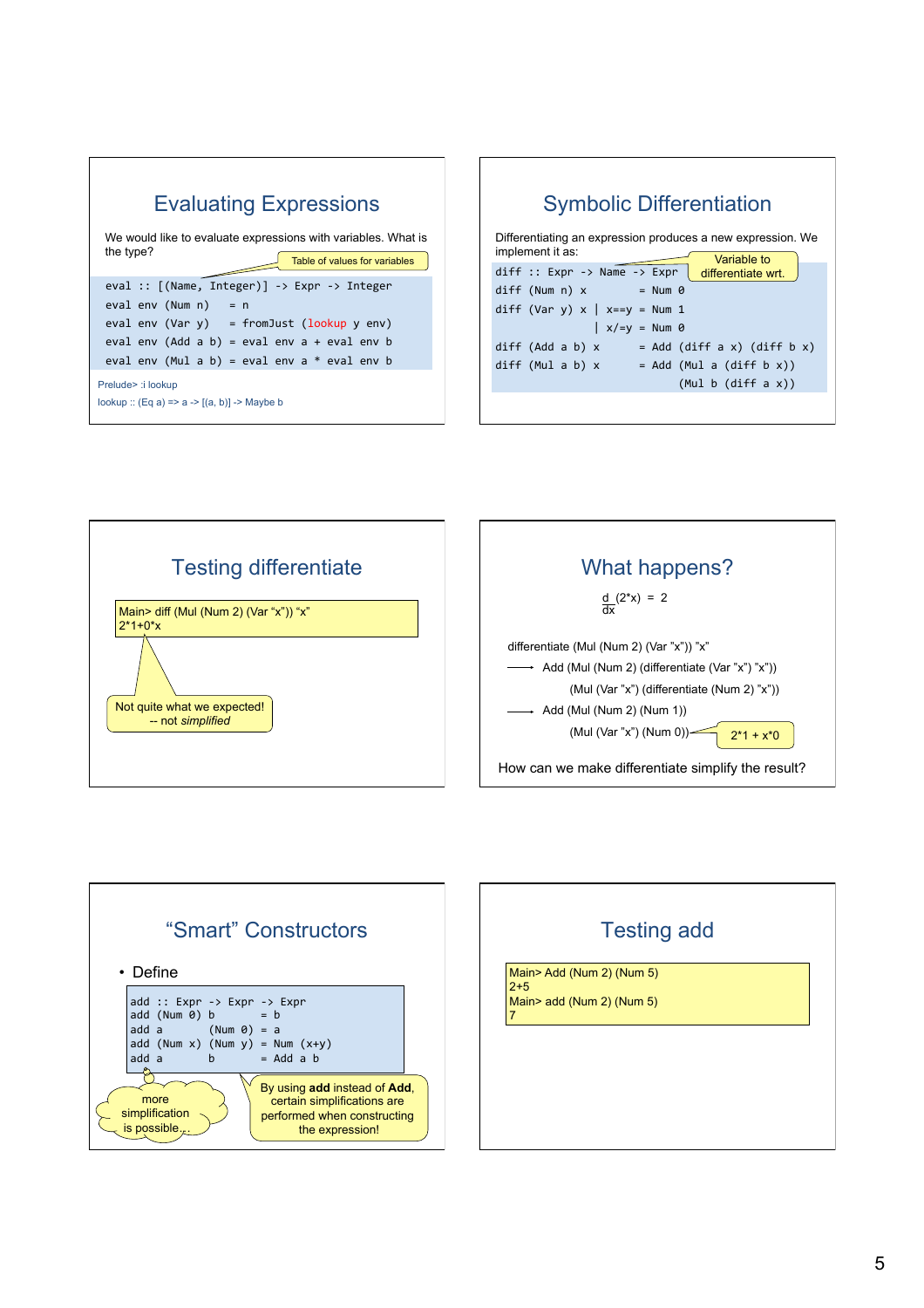# **Symbolic Differentiation**

```
diff :: Error -> Name -> Exprdiff (Num n) x = Num \thetadiff (Var y) x\vert x==y = Num 1
           \vert x \vert = y = N \vert \text{um} \thetadiff (Add a b) x = add (diff a x) (diff b x)
diff (Mul a b) x = add (mul a (diff b x))
                            (mul b (diff a x))
```
#### "Smart" Constructors -- mul • How to define mul? mul :: Expr -> Expr -> Expr  $mul$  (Num  $0$ )  $b$  $= Num \theta$  $(Num 0) = Num 0$  $mul a$  $mul (Num 1) b$  $= b$  $(Num 1) = a$  $mul a$ mul (Num x) (Num y) = Num  $(x*y)$  $mu1$  a  $\dot{b}$  $=$  Mul a b